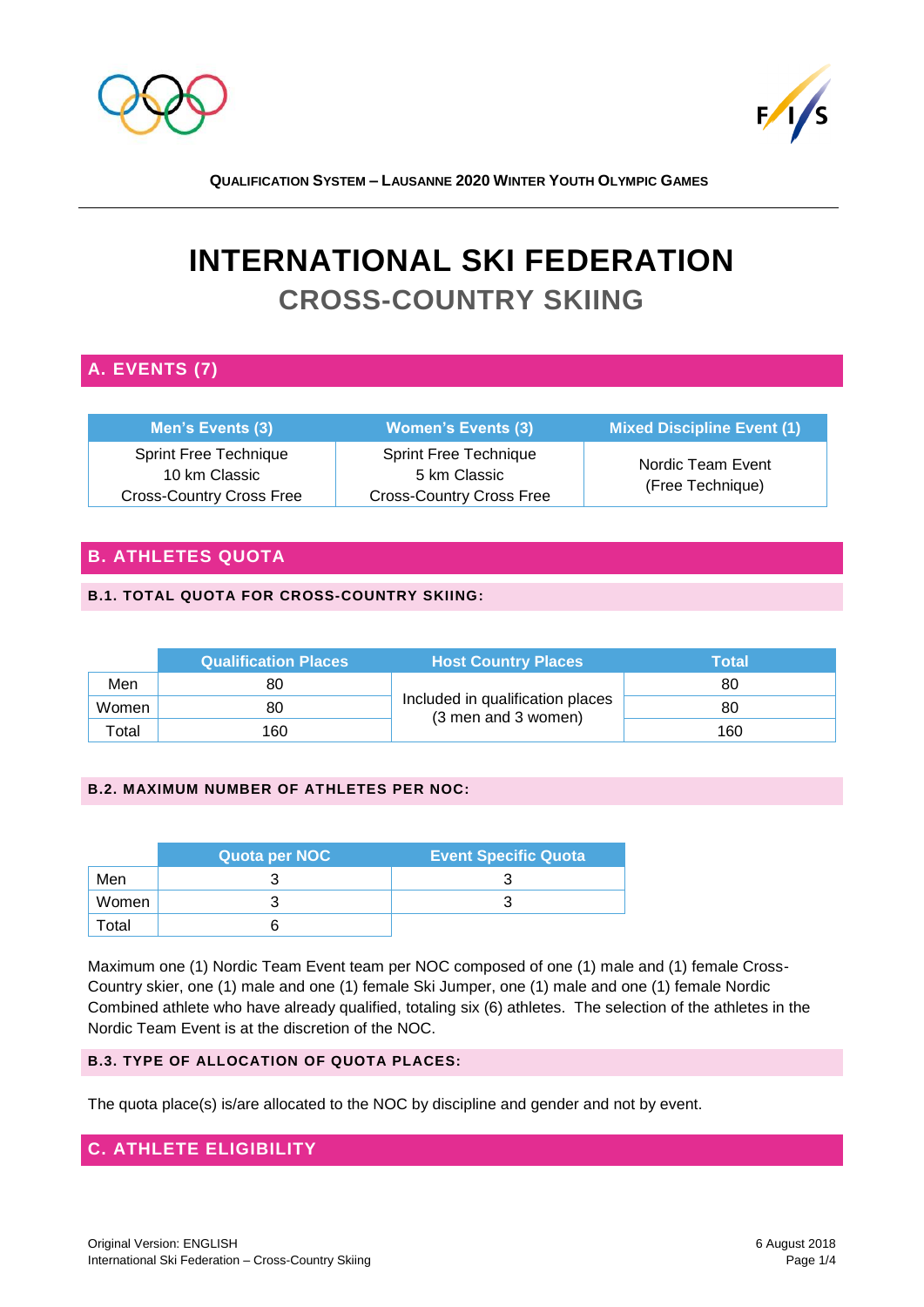



All athletes must comply with the provisions of the Olympic Charter currently in force, including Rule 41 (Nationality of Competitors), and only those athletes who have complied with the Olympic Charter may participate in the Winter Youth Olympic Games.

#### **C.1. AGE REQUIREMENTS:**

To be eligible to participate in the Lausanne 2020 Youth Olympic Games, athletes must have been born between 1 January 2002 and 31 December 2004.

#### **C.2. ADDITIONAL IF REQUIREMENTS:**

Athletes must have also obtained YOG FIS points in Sprint to start in the Sprint Free Technique event and YOG FIS points in Distance to start in the 5km/10km Classic event. For Cross-Country Cross either Sprint or Distance YOG FIS points are valid. YOG FIS points are earned in accordance with the FIS Rules for FIS Points during the YOG qualification period from **1 July 2018 to 8 December 2019**.

# **D. QUALIFICATION PATHWAY**

## **QUALIFICATION PLACES**

| <b>Number of</b><br><b>Quota Places</b> |       | <b>Qualification Event</b>                                                                                                                                                                                                                                                                                                                                                                                                                                                                                                                                                                |
|-----------------------------------------|-------|-------------------------------------------------------------------------------------------------------------------------------------------------------------------------------------------------------------------------------------------------------------------------------------------------------------------------------------------------------------------------------------------------------------------------------------------------------------------------------------------------------------------------------------------------------------------------------------------|
| D.1, D.2, D.3<br>Men: 80<br>Women: 80   | D.1   | The NOCs ranked in the Marc Hodler Trophy Cross-Country Skiing standings at<br>the FIS Junior Nordic World Ski Championships 2019 and the Host County are<br>entitled to a quota of three (3) male and three (3) female athletes.                                                                                                                                                                                                                                                                                                                                                         |
|                                         | D.2   | Any remaining quota places will be distributed with a maximum of one (1) male<br>and/or one (1) female athlete per NOC amongst the NOCs not yet qualified<br>according to D.1 that has indicated interest for a quota place(s). The quota<br>allocation for these places will be determined according to their ranking on the<br>men and women YOG quota allocation lists as of 9 December 2019. The<br>allocation will be made by assigning one (1) quota place per NOC from the top of<br>the YOG quota allocations lists until the maximum quota of 80 men and 80<br>women is reached. |
|                                         | D.2.1 | The YOG quota allocation lists, published on 9 December 2019 on the FIS<br>website, https://www.fis-ski.com/, is established by adding Distance and Sprint<br>rankings on the YOG FIS points' lists containing only YOG age group athletes<br>using the table annexed to this document during the qualification period from 1<br>July 2018 to 8 December 2019. FIS will publish the latest YOG quota allocation<br>and YOG FIS points list for information on a regular basis.                                                                                                            |
|                                         | D.2.2 | If there is a tie for the final allocated quota place(s) on either the men or women<br>YOG quota allocation lists, the athlete with the higher YOG FIS rank in either<br>the YOG FIS Distance points list or YOG FIS Sprint points list will be ranked<br>ahead.                                                                                                                                                                                                                                                                                                                          |
|                                         | D.3   | In the event that there are remaining quota places thereafter, quota places will<br>be allocated to the NOCs not yet qualified according to D.1 that had indicated<br>interest for quota places, according to their second (2 <sup>nd</sup> ) best ranked athlete on<br>the men and women YOG quota allocation lists until all quota places are filled.                                                                                                                                                                                                                                   |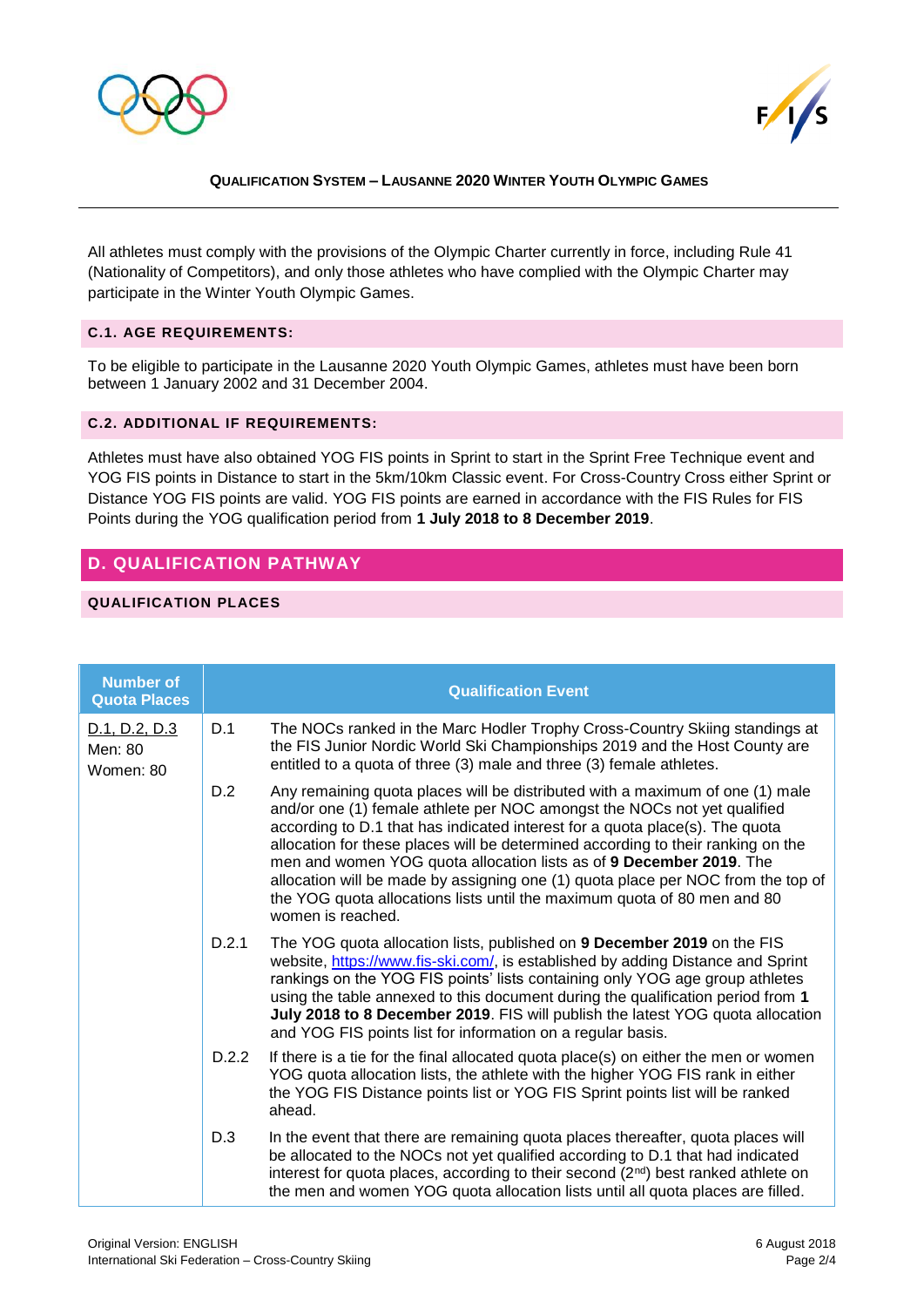



| Number of<br><b>Quota Places</b> |     | <b>Qualification Event</b>                                                                                                                                                                                                                                                                                                                                                                                                 |
|----------------------------------|-----|----------------------------------------------------------------------------------------------------------------------------------------------------------------------------------------------------------------------------------------------------------------------------------------------------------------------------------------------------------------------------------------------------------------------------|
|                                  | D.4 | In the event of cancellation of the FIS Junior Nordic World Ski Championships<br>2019 in Cross-Country, the quota calculation in D.1 will be carried out by<br>allocating three (3) male and three (3) female athletes to the top 10 NOCs in the<br>YOG quota allocation lists. If the Host Country is not within the top 10 NOCs,<br>they will also be allocated a quota of three (3) male and three (3) female athletes. |

#### **HOST COUNTRY PLACES**

The Host County is allocated a quota of three (3) men and three (3) women, as detailed in **D.1**. The selection of athletes is at the discretion of the Host NOC while respecting the eligibility criteria as detailed in **C. Athlete Eligibility**.

## **E. CONFIRMATION PROCESS FOR QUOTA PLACES**

FIS shall inform the NOCs that earn quota places through D.1 **30 June 2019** via the FIS website. The NOCs will then have two (2) weeks until **14 July 2019** to confirm via the FIS online system if they wish to use these quota places, as detailed in G. Qualification Timeline.

FIS shall inform the NOCs that earn quota places through D.2 (and D.3 if applicable) of their allocated quota places on **9 December 2019** via the FIS website. The NOCs will then have three (3) days to confirm until **12 December 2019** to confirm via the FIS online system if they wish to use these quota places, as detailed in G. Qualification Timeline.

# **F. REALLOCATION OF UNUSED QUOTA PLACES**

### **REALLOCATION OF UNUSED QUALIFICATION PLACES**

Any allocated quota places that are returned/not confirmed by the respective NOC will be reallocated by FIS based on the criteria described in **D.2**.

If quota places are not able to be reallocated using the criteria described in D.2, the quota places will then be reallocated according to the criteria described in D.3.

## **REALLOCATION OF UNUSED HOST COUNTRY PLACES**

Any unused Host Country Places will be reallocated according to the "Reallocation of Unused Qualification Places" section.

# **G. QUALIFICATION TIMELINE**

| <b>Period</b> | <b>Date</b>                    | <b>Milestone</b>                                                                                             |
|---------------|--------------------------------|--------------------------------------------------------------------------------------------------------------|
|               | 1 July 2018 to 8 December 2019 | FIS Lausanne 2020 qualification period                                                                       |
| Qualification | 21-27 January 2019 (TBC)       | FIS Nordic Junior World Championships, TBD*                                                                  |
|               | 30 June 2019                   | FIS informs NOCs of their allocated quota places per<br>D.1 and informs NOCs not allocated quotas per D.1 to |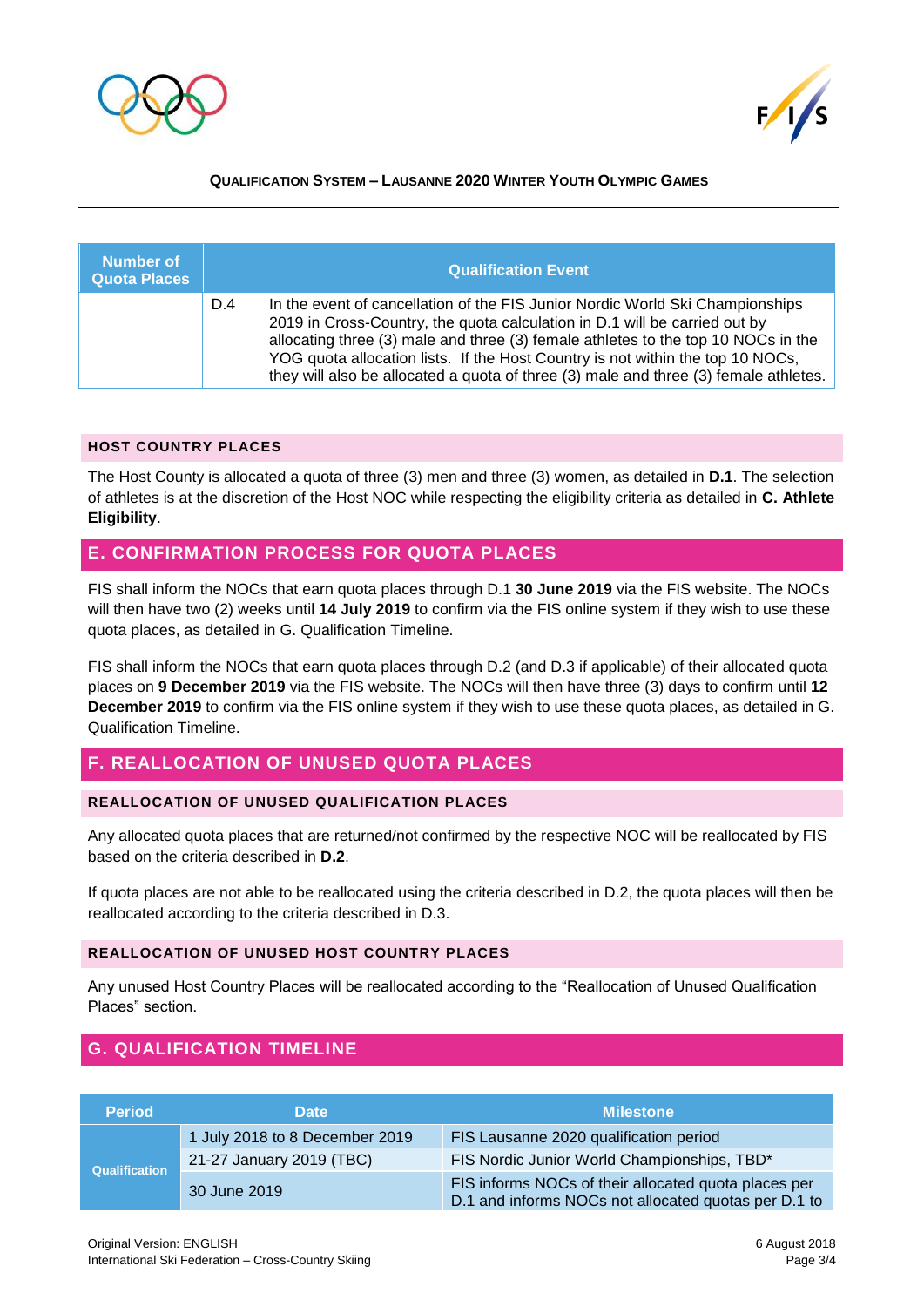



| <b>Period</b>                                 | <b>Date</b>                              | <b>Milestone</b>                                                                                 |
|-----------------------------------------------|------------------------------------------|--------------------------------------------------------------------------------------------------|
|                                               |                                          | submit the participation interest form on the FIS<br>website                                     |
| <b>Accreditation</b><br>deadline              | TBD*                                     | Lausanne 2020 Accreditation deadline                                                             |
|                                               | By 14 July 2019                          | NOCs from D.1 to confirm use of allocated quota<br>places to FIS                                 |
|                                               | By 5 October 2019                        | Deadline to submit the participation interest form<br>submission by NOCs to FIS                  |
| Inform and<br>Confirm                         | 9 December 2019                          | Publication of YOG quota allocation lists and YOG FIS<br>points lists referred to in art.D.2.    |
|                                               | 9 December 2019                          | FIS to inform NOCs as per D.2 and D.3 of their<br>allocated quota places                         |
|                                               | 12 December 2019                         | NOCs as per D.2 and D.3 to confirm use of allocated<br>quota places to FIS                       |
|                                               | 13 December 2019                         | FIS to reallocate unused quota places to NOCs who<br>have indicated their participation interest |
| <b>Reallocation</b>                           | Within 24 hours of quota<br>notification | NOCs to confirm use of unused quota places to FIS                                                |
|                                               | 15 December 2019                         | Final reallocation by FIS of all unused quota places                                             |
| <b>Sport Entries</b><br>deadline              | 16 December 2019                         | Lausanne 2020 Sport Entries deadline                                                             |
| <b>Finalisation of</b><br><b>DRP</b> deadline | 16 December 2019                         | Lausanne 2020 Finalisation of Delegation Registration<br>Process (DRP) deadline                  |
| <b>YOG</b>                                    | $9 - 22$ January 2020                    | Lausanne 2020 Winter Youth Olympic Games                                                         |

\*To Be Determined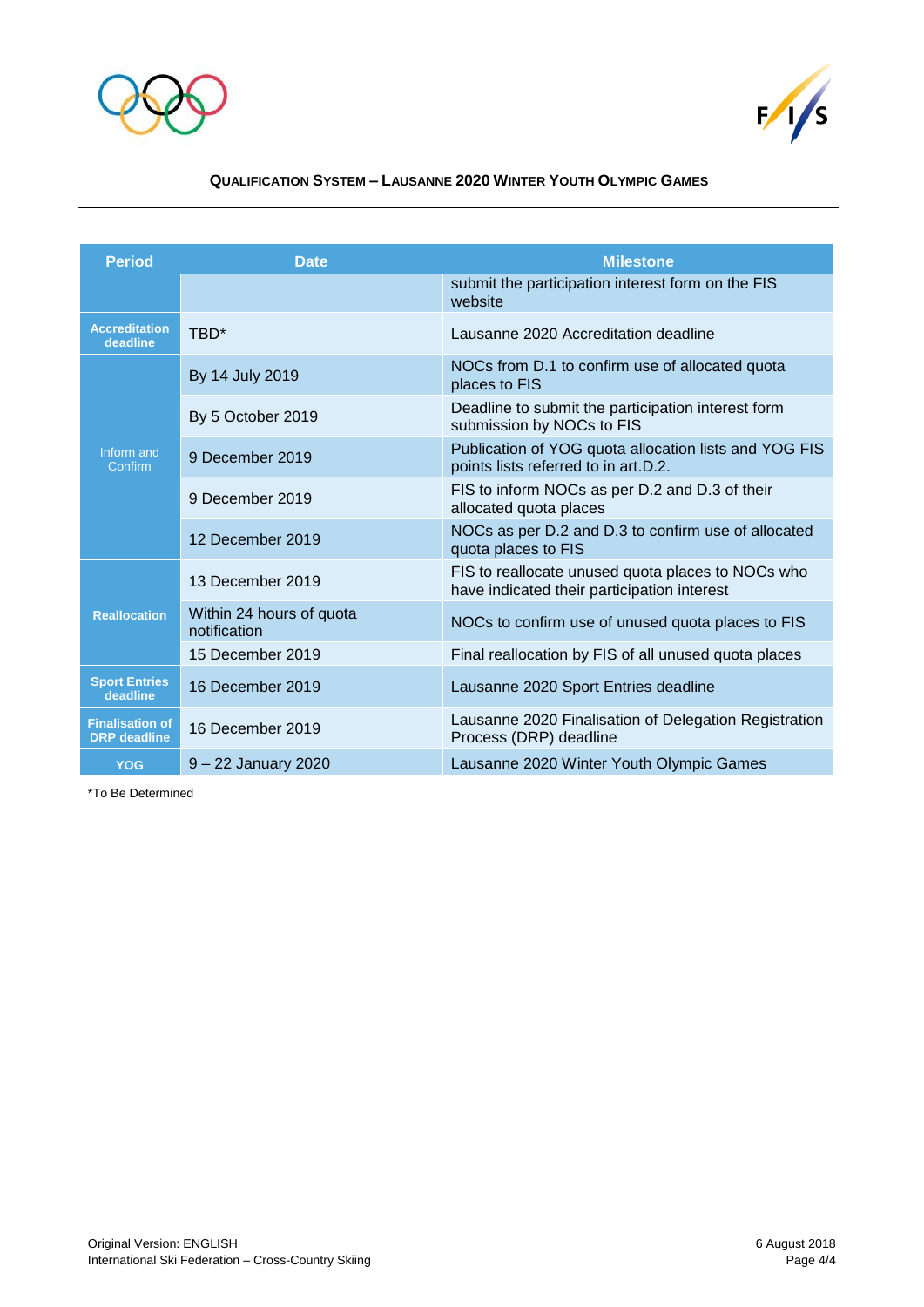|    |         |    |         |    |          | Annexe according the qualification system for Alpine Skiing D.3.1 & Cross-Country Skiing D.2.1 |          |    |          |    |          |    |          |    |          |    |          |    |          |
|----|---------|----|---------|----|----------|------------------------------------------------------------------------------------------------|----------|----|----------|----|----------|----|----------|----|----------|----|----------|----|----------|
| rk | pts     | rk | pts     | rk | pts      | rk                                                                                             | pts      | rk | pts      | rk | pts      | rk | pts      | rk | pts      | rk | pts      | rk | pts      |
|    | 1 5500  |    | 51 3467 |    | 101 3070 |                                                                                                | 151 2805 |    | 201 2556 |    | 251 2312 |    | 301 2112 |    | 351 1912 |    | 401 1762 |    | 451 1612 |
|    | 2 5150  |    | 52 3455 |    | 102 3064 |                                                                                                | 152 2801 |    | 202 2551 |    | 252 2308 |    | 302 2108 |    | 352 1909 |    | 402 1759 |    | 452 1609 |
|    | 3 4950  |    | 53 3444 |    | 103 3058 |                                                                                                | 153 2796 |    | 203 2546 |    | 253 2304 |    | 303 2104 |    | 353 1906 |    | 403 1756 |    | 453 1606 |
|    | 4 4800  |    | 54 3433 |    | 104 3052 |                                                                                                | 154 2791 |    | 204 2541 |    | 254 2300 |    | 304 2100 |    | 354 1903 |    | 404 1753 |    | 454 1603 |
|    | 5 4685  |    | 55 3422 |    | 105 3046 |                                                                                                | 155 2786 |    | 205 2536 |    | 255 2296 |    | 305 2096 |    | 355 1900 |    | 405 1750 |    | 455 1600 |
|    | 6 4590  |    | 56 3411 |    | 106 3040 |                                                                                                | 156 2781 |    | 206 2531 |    | 256 2292 |    | 306 2092 |    | 356 1897 |    | 406 1747 |    | 456 1597 |
|    | 7 4510  |    | 57 3400 |    | 107 3034 |                                                                                                | 157 2776 |    | 207 2526 |    | 257 2288 |    | 307 2088 |    | 357 1894 |    | 407 1744 |    | 457 1594 |
|    | 8 4445  |    | 58 3390 |    | 108 3028 |                                                                                                | 158 2771 |    | 208 2521 |    | 258 2284 |    | 308 2084 |    | 358 1891 |    | 408 1741 |    | 458 1591 |
|    | 9 4385  |    | 59 3380 |    | 109 3022 |                                                                                                | 159 2766 |    | 209 2516 |    | 259 2280 |    | 309 2080 |    | 359 1888 |    | 409 1738 |    | 459 1588 |
|    | 10 4330 |    | 60 3370 |    | 110 3016 |                                                                                                | 160 2761 |    | 210 2511 |    | 260 2276 |    | 310 2076 |    | 360 1885 |    | 410 1735 |    | 460 1585 |
|    | 11 4280 |    | 61 3360 |    | 111 3010 |                                                                                                | 161 2756 |    | 211 2506 |    | 261 2272 |    | 311 2072 |    | 361 1882 |    | 411 1732 |    | 461 1582 |
|    | 12 4235 |    | 62 3350 |    | 112 3004 |                                                                                                | 162 2751 |    | 212 2501 |    | 262 2268 |    | 312 2068 |    | 362 1879 |    | 412 1729 |    | 462 1579 |
|    | 13 4195 |    | 63 3340 |    | 113 2998 |                                                                                                | 163 2746 |    | 213 2496 |    | 263 2264 |    | 313 2064 |    | 363 1876 |    | 413 1726 |    | 463 1576 |
|    | 14 4155 |    | 64 3331 |    | 114 2992 |                                                                                                | 164 2741 |    | 214 2491 |    | 264 2260 |    | 314 2060 |    | 364 1873 |    | 414 1723 |    | 464 1573 |
|    | 15 4120 |    | 65 3322 |    | 115 2986 |                                                                                                | 165 2736 |    | 215 2486 |    | 265 2256 |    | 315 2056 |    | 365 1870 |    | 415 1720 |    | 465 1570 |
|    | 16 4085 |    | 66 3313 |    | 116 2980 |                                                                                                | 166 2731 |    | 216 2481 |    | 266 2252 |    | 316 2052 |    | 366 1867 |    | 416 1717 |    | 466 1568 |
|    | 17 4055 |    | 67 3304 |    | 117 2975 |                                                                                                | 167 2726 |    | 217 2476 |    | 267 2248 |    | 317 2048 |    | 367 1864 |    | 417 1714 |    | 467 1566 |
|    | 18 4025 |    | 68 3295 |    | 118 2970 |                                                                                                | 168 2721 |    | 218 2471 |    | 268 2244 |    | 318 2044 |    | 368 1861 |    | 418 1711 |    | 468 1564 |
|    | 19 3995 |    | 69 3286 |    | 119 2965 |                                                                                                | 169 2716 |    | 219 2466 |    | 269 2240 |    | 319 2040 |    | 369 1858 |    | 419 1708 |    | 469 1562 |
|    | 20 3970 |    | 70 3277 |    | 120 2960 |                                                                                                | 170 2711 |    | 220 2461 |    | 270 2236 |    | 320 2036 |    | 370 1855 |    | 420 1705 |    | 470 1560 |
|    | 21 3945 |    | 71 3269 |    | 121 2955 |                                                                                                | 171 2706 |    | 221 2456 |    | 271 2232 |    | 321 2032 |    | 371 1852 |    | 421 1702 |    | 471 1558 |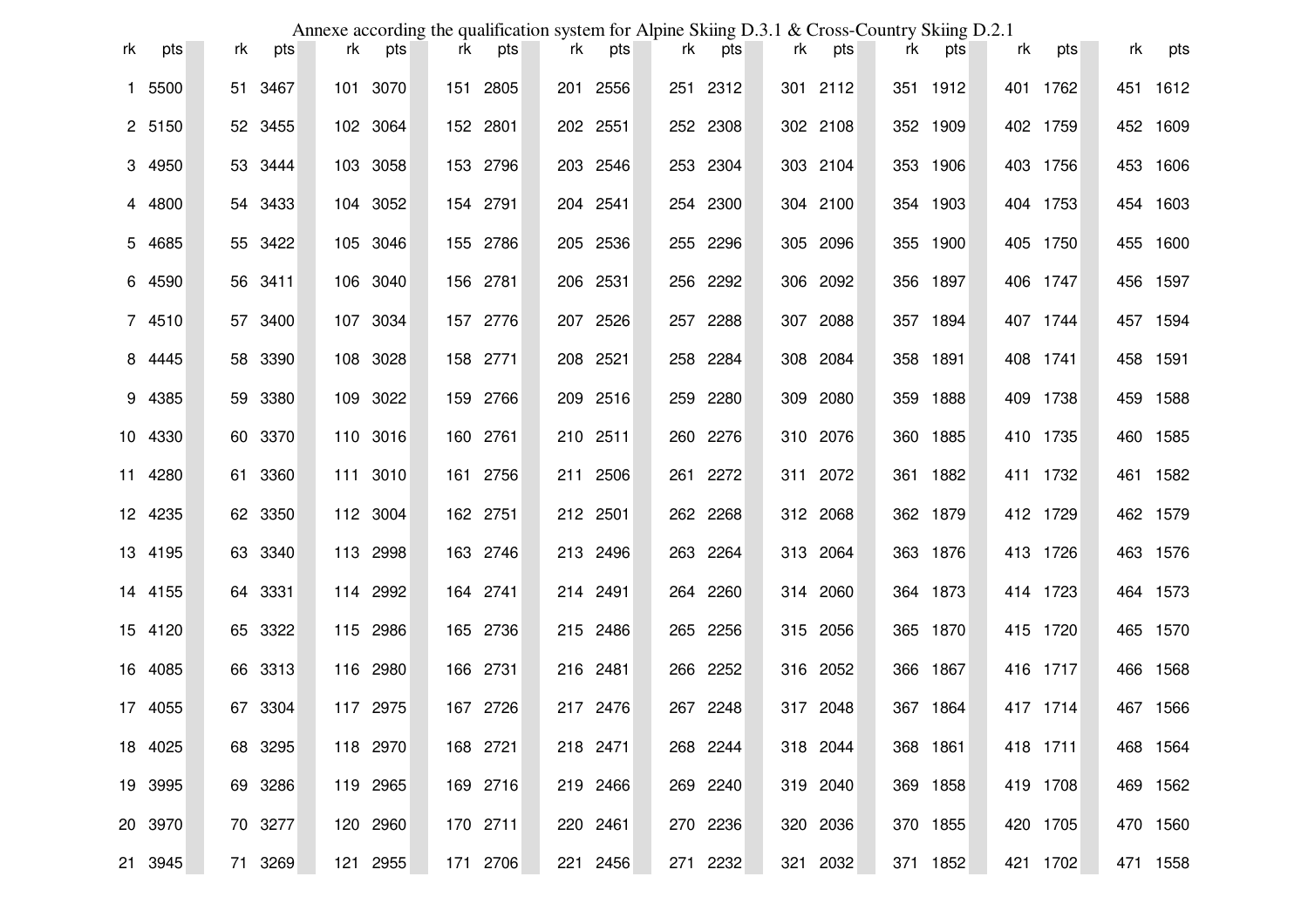|         |         | Annexe according the qualification system for Alpine Skiing D.3.1 & Cross-Country Skiing D.2.1 |             |          |          |          |          |             |             |
|---------|---------|------------------------------------------------------------------------------------------------|-------------|----------|----------|----------|----------|-------------|-------------|
| 22 3920 | 72 3261 | 122 2950                                                                                       | 172 2701    | 222 2451 | 272 2228 | 322 2028 | 372 1849 | 422 1699    | 472<br>1556 |
| 23 3895 | 73 3253 | 123 2945                                                                                       | 173 2696    | 223 2446 | 273 2224 | 323 2024 | 373 1846 | 423 1696    | 473 1554    |
| 24 3875 | 74 3245 | 124 2940                                                                                       | 174 2691    | 224 2441 | 274 2220 | 324 2020 | 374 1843 | 424 1693    | 474 1552    |
| 25 3855 | 75 3237 | 125 2935                                                                                       | 175 2686    | 225 2436 | 275 2216 | 325 2016 | 375 1840 | 425 1690    | 475 1550    |
| 26 3835 | 76 3229 | 126 2930                                                                                       | 176 2681    | 226 2431 | 276 2212 | 326 2012 | 376 1837 | 426 1687    | 476 1548    |
| 27 3815 | 77 3221 | 127 2925                                                                                       | 177 2676    | 227 2426 | 277 2208 | 327 2008 | 377 1834 | 427 1684    | 477 1546    |
| 28 3797 | 78 3214 | 128 2920                                                                                       | 178 2671    | 228 2421 | 278 2204 | 328 2004 | 378 1831 | 428 1681    | 478 1544    |
| 29 3779 | 79 3207 | 129 2915                                                                                       | 179 2666    | 229 2416 | 279 2200 | 329 2000 | 379 1828 | 429 1678    | 479 1542    |
| 30 3761 | 80 3200 | 130 2910                                                                                       | 180 2661    | 230 2411 | 280 2196 | 330 1996 | 380 1825 | 430 1675    | 480 1540    |
| 31 3743 | 81 3193 | 2905<br>131                                                                                    | 181<br>2656 | 231 2406 | 281 2192 | 331 1992 | 381 1822 | 431 1672    | 481<br>1538 |
| 32 3725 | 82 3186 | 132 2900                                                                                       | 182 2651    | 232 2401 | 282 2188 | 332 1988 | 382 1819 | 432 1669    | 482 1536    |
| 33 3710 | 83 3179 | 133 2895                                                                                       | 183 2646    | 233 2396 | 283 2184 | 333 1984 | 383 1816 | 433 1666    | 483 1534    |
| 34 3695 | 84 3172 | 134 2890                                                                                       | 184 2641    | 234 2391 | 284 2180 | 334 1980 | 384 1813 | 434 1663    | 484 1532    |
| 35 3680 | 85 3166 | 135 2885                                                                                       | 185 2636    | 235 2386 | 285 2176 | 335 1976 | 385 1810 | 435 1660    | 485 1530    |
| 36 3665 | 86 3160 | 136 2880                                                                                       | 186 2631    | 236 2381 | 286 2172 | 336 1972 | 386 1807 | 436 1657    | 486 1528    |
| 37 3650 | 87 3154 | 137 2875                                                                                       | 187 2626    | 237 2376 | 287 2168 | 337 1968 | 387 1804 | 437 1654    | 487 1526    |
| 38 3636 | 88 3148 | 2870<br>138                                                                                    | 188<br>2621 | 238 2371 | 288 2164 | 338 1964 | 388 1801 | 1651<br>438 | 488 1524    |
| 39 3622 | 89 3142 | 139 2865                                                                                       | 189 2616    | 239 2366 | 289 2160 | 339 1960 | 389 1798 | 439 1648    | 489 1522    |
| 40 3608 | 90 3136 | 140 2860                                                                                       | 190 2611    | 240 2361 | 290 2156 | 340 1956 | 390 1795 | 440 1645    | 490 1520    |
| 41 3594 | 91 3130 | 141 2855                                                                                       | 191 2606    | 241 2356 | 291 2152 | 341 1952 | 391 1792 | 441 1642    | 491 1518    |
| 42 3580 | 92 3124 | 142 2850                                                                                       | 192 2601    | 242 2351 | 292 2148 | 342 1948 | 392 1789 | 442 1639    | 492 1516    |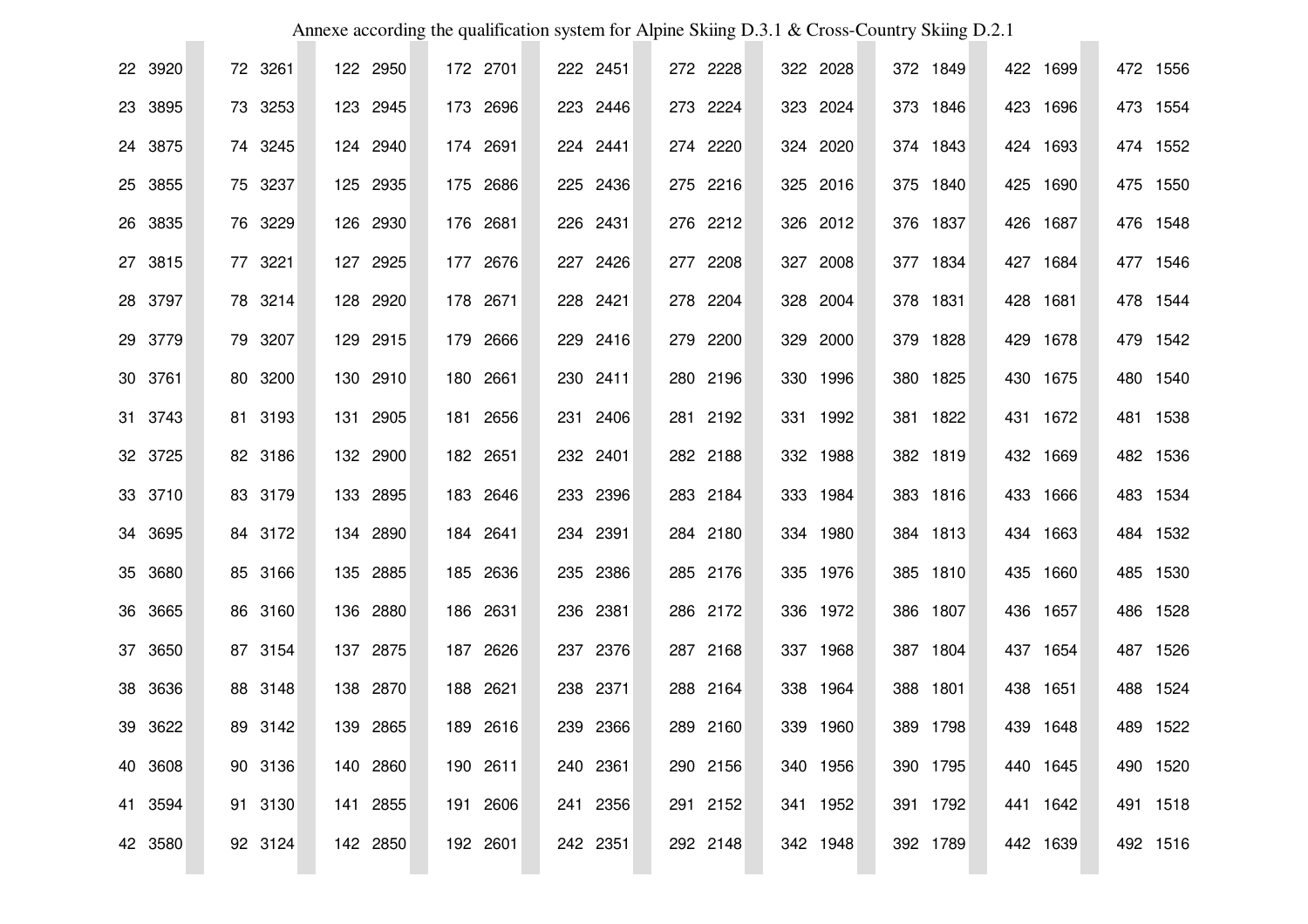|    |          |          | Annexe according the qualification system for Alpine Skiing D.3.1 & Cross-Country Skiing D.2.1 |          |     |          |  |          |  |          |  |          |          |          |     |                  |
|----|----------|----------|------------------------------------------------------------------------------------------------|----------|-----|----------|--|----------|--|----------|--|----------|----------|----------|-----|------------------|
|    | 43 3567  | 93 3118  |                                                                                                | 143 2845 |     | 193 2596 |  | 243 2346 |  | 293 2144 |  | 343 1944 | 393 1786 | 443 1636 |     | 493 1514         |
|    | 44 3554  | 94 3112  |                                                                                                | 144 2840 |     | 194 2591 |  | 244 2341 |  | 294 2140 |  | 344 1940 | 394 1783 | 444 1633 |     | 494 1512         |
|    | 45 3541  | 95 3106  |                                                                                                | 145 2835 |     | 195 2586 |  | 245 2336 |  | 295 2136 |  | 345 1936 | 395 1780 | 445 1630 |     | 495 1510         |
|    | 46 3528  | 96 3100  |                                                                                                | 146 2830 |     | 196 2581 |  | 246 2332 |  | 296 2132 |  | 346 1932 | 396 1777 | 446 1627 |     | 496 1508         |
|    | 47 3515  | 97 3094  |                                                                                                | 147 2825 |     | 197 2576 |  | 247 2328 |  | 297 2128 |  | 347 1928 | 397 1774 | 447 1624 |     | 497 1506         |
| 48 | 3503     | 98 3088  |                                                                                                | 148 2820 |     | 198 2571 |  | 248 2324 |  | 298 2124 |  | 348 1924 | 398 1771 | 448 1621 |     | 498 1504         |
| 49 | 3491     | 99 3082  |                                                                                                | 149 2815 | 199 | 2566     |  | 249 2320 |  | 299 2120 |  | 349 1920 | 399 1768 | 449 1618 | 499 | 1502             |
| 50 | 3479     | 100 3076 |                                                                                                | 150 2810 |     | 200 2561 |  | 250 2316 |  | 300 2116 |  | 350 1916 | 400 1765 | 450 1615 | 500 | 1501<br>951 1050 |
|    | 501 1500 | 551 1450 |                                                                                                | 601 1400 |     | 651 1350 |  | 701 1300 |  | 751 1250 |  | 801 1200 | 851 1150 | 901 1100 |     |                  |
|    | 502 1499 | 552 1449 |                                                                                                | 602 1399 |     | 652 1349 |  | 702 1299 |  | 752 1249 |  | 802 1199 | 852 1149 | 902 1099 |     | 952 1049         |
|    | 503 1498 | 553 1448 |                                                                                                | 603 1398 |     | 653 1348 |  | 703 1298 |  | 753 1248 |  | 803 1198 | 853 1148 | 903 1098 |     | 953 1048         |
|    | 504 1497 | 554 1447 |                                                                                                | 604 1397 |     | 654 1347 |  | 704 1297 |  | 754 1247 |  | 804 1197 | 854 1147 | 904 1097 |     | 954 1047         |
|    | 505 1496 | 555 1446 |                                                                                                | 605 1396 |     | 655 1346 |  | 705 1296 |  | 755 1246 |  | 805 1196 | 855 1146 | 905 1096 |     | 955 1046         |
|    | 506 1495 | 556 1445 |                                                                                                | 606 1395 |     | 656 1345 |  | 706 1295 |  | 756 1245 |  | 806 1195 | 856 1145 | 906 1095 |     | 956 1045         |
|    | 507 1494 | 557 1444 |                                                                                                | 607 1394 |     | 657 1344 |  | 707 1294 |  | 757 1244 |  | 807 1194 | 857 1144 | 907 1094 |     | 957 1044         |
|    | 508 1493 | 558 1443 |                                                                                                | 608 1393 |     | 658 1343 |  | 708 1293 |  | 758 1243 |  | 808 1193 | 858 1143 | 908 1093 |     | 958 1043         |
|    | 509 1492 | 559 1442 |                                                                                                | 609 1392 |     | 659 1342 |  | 709 1292 |  | 759 1242 |  | 809 1192 | 859 1142 | 909 1092 |     | 959 1042         |
|    | 510 1491 | 560 1441 |                                                                                                | 610 1391 |     | 660 1341 |  | 710 1291 |  | 760 1241 |  | 810 1191 | 860 1141 | 910 1091 |     | 960 1041         |
|    | 511 1490 | 561 1440 |                                                                                                | 611 1390 |     | 661 1340 |  | 711 1290 |  | 761 1240 |  | 811 1190 | 861 1140 | 911 1090 |     | 961 1040         |
|    | 512 1489 | 562 1439 |                                                                                                | 612 1389 |     | 662 1339 |  | 712 1289 |  | 762 1239 |  | 812 1189 | 862 1139 | 912 1089 |     | 962 1039         |
|    | 513 1488 | 563 1438 |                                                                                                | 613 1388 |     | 663 1338 |  | 713 1288 |  | 763 1238 |  | 813 1188 | 863 1138 | 913 1088 |     | 963 1038         |
|    | 514 1487 | 564 1437 |                                                                                                | 614 1387 |     | 664 1337 |  | 714 1287 |  | 764 1237 |  | 814 1187 | 864 1137 | 914 1087 |     | 964 1037         |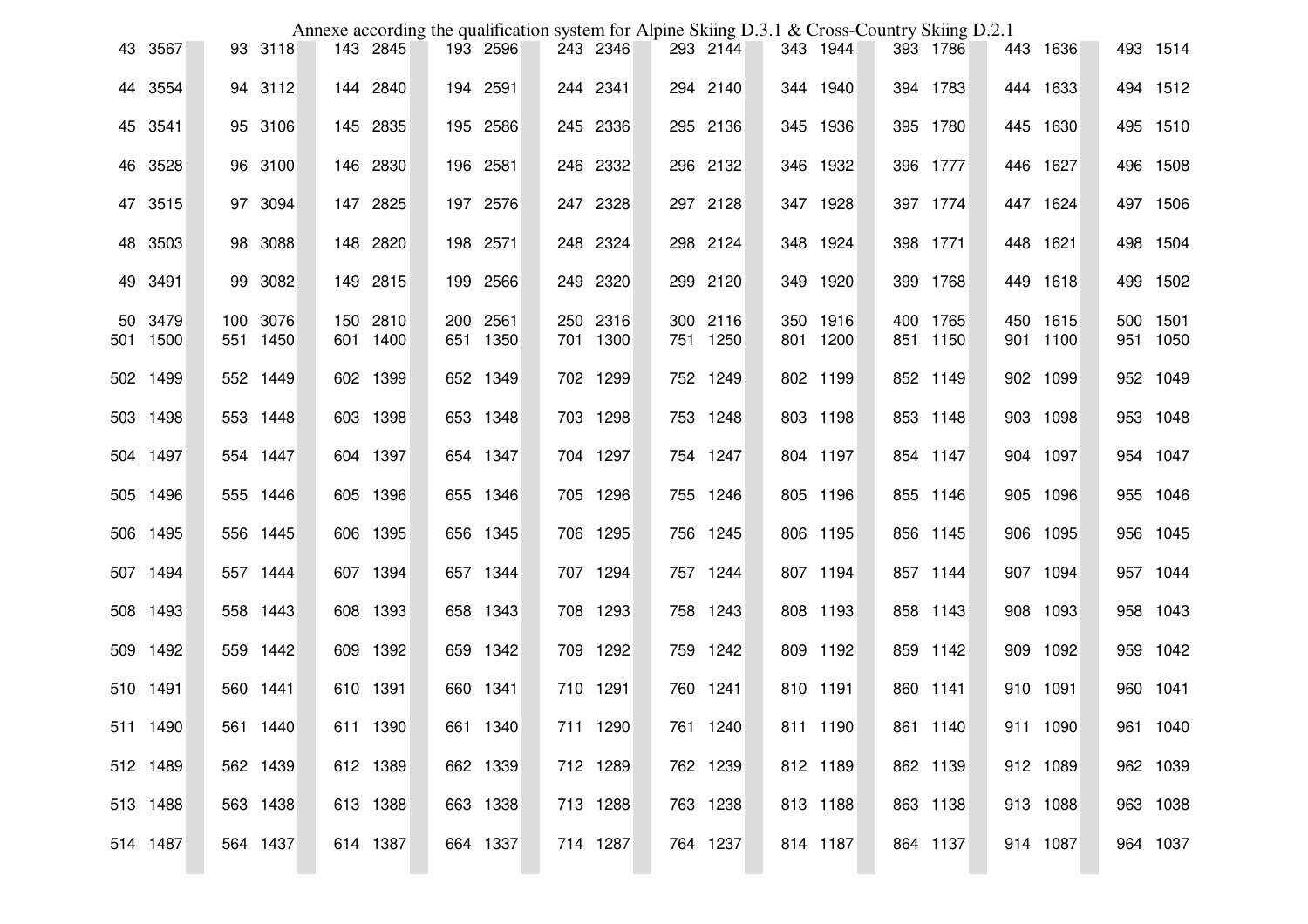|          |          | Annexe according the qualification system for Alpine Skiing D.3.1 & Cross-Country Skiing D.2.1 |          |          |          |  |          |          |  |          |          |          |
|----------|----------|------------------------------------------------------------------------------------------------|----------|----------|----------|--|----------|----------|--|----------|----------|----------|
| 515 1486 | 565 1436 |                                                                                                | 615 1386 | 665 1336 | 715 1286 |  | 765 1236 | 815 1186 |  | 865 1136 | 915 1086 | 965 1036 |
| 516 1485 | 566 1435 |                                                                                                | 616 1385 | 666 1335 | 716 1285 |  | 766 1235 | 816 1185 |  | 866 1135 | 916 1085 | 966 1035 |
| 517 1484 | 567 1434 |                                                                                                | 617 1384 | 667 1334 | 717 1284 |  | 767 1234 | 817 1184 |  | 867 1134 | 917 1084 | 967 1034 |
| 518 1483 | 568 1433 |                                                                                                | 618 1383 | 668 1333 | 718 1283 |  | 768 1233 | 818 1183 |  | 868 1133 | 918 1083 | 968 1033 |
| 519 1482 | 569 1432 |                                                                                                | 619 1382 | 669 1332 | 719 1282 |  | 769 1232 | 819 1182 |  | 869 1132 | 919 1082 | 969 1032 |
| 520 1481 | 570 1431 |                                                                                                | 620 1381 | 670 1331 | 720 1281 |  | 770 1231 | 820 1181 |  | 870 1131 | 920 1081 | 970 1031 |
| 521 1480 | 571 1430 |                                                                                                | 621 1380 | 671 1330 | 721 1280 |  | 771 1230 | 821 1180 |  | 871 1130 | 921 1080 | 971 1030 |
| 522 1479 | 572 1429 |                                                                                                | 622 1379 | 672 1329 | 722 1279 |  | 772 1229 | 822 1179 |  | 872 1129 | 922 1079 | 972 1029 |
| 523 1478 | 573 1428 |                                                                                                | 623 1378 | 673 1328 | 723 1278 |  | 773 1228 | 823 1178 |  | 873 1128 | 923 1078 | 973 1028 |
| 524 1477 | 574 1427 |                                                                                                | 624 1377 | 674 1327 | 724 1277 |  | 774 1227 | 824 1177 |  | 874 1127 | 924 1077 | 974 1027 |
| 525 1476 | 575 1426 |                                                                                                | 625 1376 | 675 1326 | 725 1276 |  | 775 1226 | 825 1176 |  | 875 1126 | 925 1076 | 975 1026 |
| 526 1475 | 576 1425 |                                                                                                | 626 1375 | 676 1325 | 726 1275 |  | 776 1225 | 826 1175 |  | 876 1125 | 926 1075 | 976 1025 |
| 527 1474 | 577 1424 |                                                                                                | 627 1374 | 677 1324 | 727 1274 |  | 777 1224 | 827 1174 |  | 877 1124 | 927 1074 | 977 1024 |
| 528 1473 | 578 1423 |                                                                                                | 628 1373 | 678 1323 | 728 1273 |  | 778 1223 | 828 1173 |  | 878 1123 | 928 1073 | 978 1023 |
| 529 1472 | 579 1422 |                                                                                                | 629 1372 | 679 1322 | 729 1272 |  | 779 1222 | 829 1172 |  | 879 1122 | 929 1072 | 979 1022 |
| 530 1471 | 580 1421 |                                                                                                | 630 1371 | 680 1321 | 730 1271 |  | 780 1221 | 830 1171 |  | 880 1121 | 930 1071 | 980 1021 |
| 531 1470 | 581 1420 |                                                                                                | 631 1370 | 681 1320 | 731 1270 |  | 781 1220 | 831 1170 |  | 881 1120 | 931 1070 | 981 1020 |
| 532 1469 | 582 1419 |                                                                                                | 632 1369 | 682 1319 | 732 1269 |  | 782 1219 | 832 1169 |  | 882 1119 | 932 1069 | 982 1019 |
| 533 1468 | 583 1418 |                                                                                                | 633 1368 | 683 1318 | 733 1268 |  | 783 1218 | 833 1168 |  | 883 1118 | 933 1068 | 983 1018 |
| 534 1467 | 584 1417 |                                                                                                | 634 1367 | 684 1317 | 734 1267 |  | 784 1217 | 834 1167 |  | 884 1117 | 934 1067 | 984 1017 |
| 535 1466 | 585 1416 |                                                                                                | 635 1366 | 685 1316 | 735 1266 |  | 785 1216 | 835 1166 |  | 885 1116 | 935 1066 | 985 1016 |
| 536 1465 | 586 1415 |                                                                                                | 636 1365 | 686 1315 | 736 1265 |  | 786 1215 | 836 1165 |  | 886 1115 | 936 1065 | 986 1015 |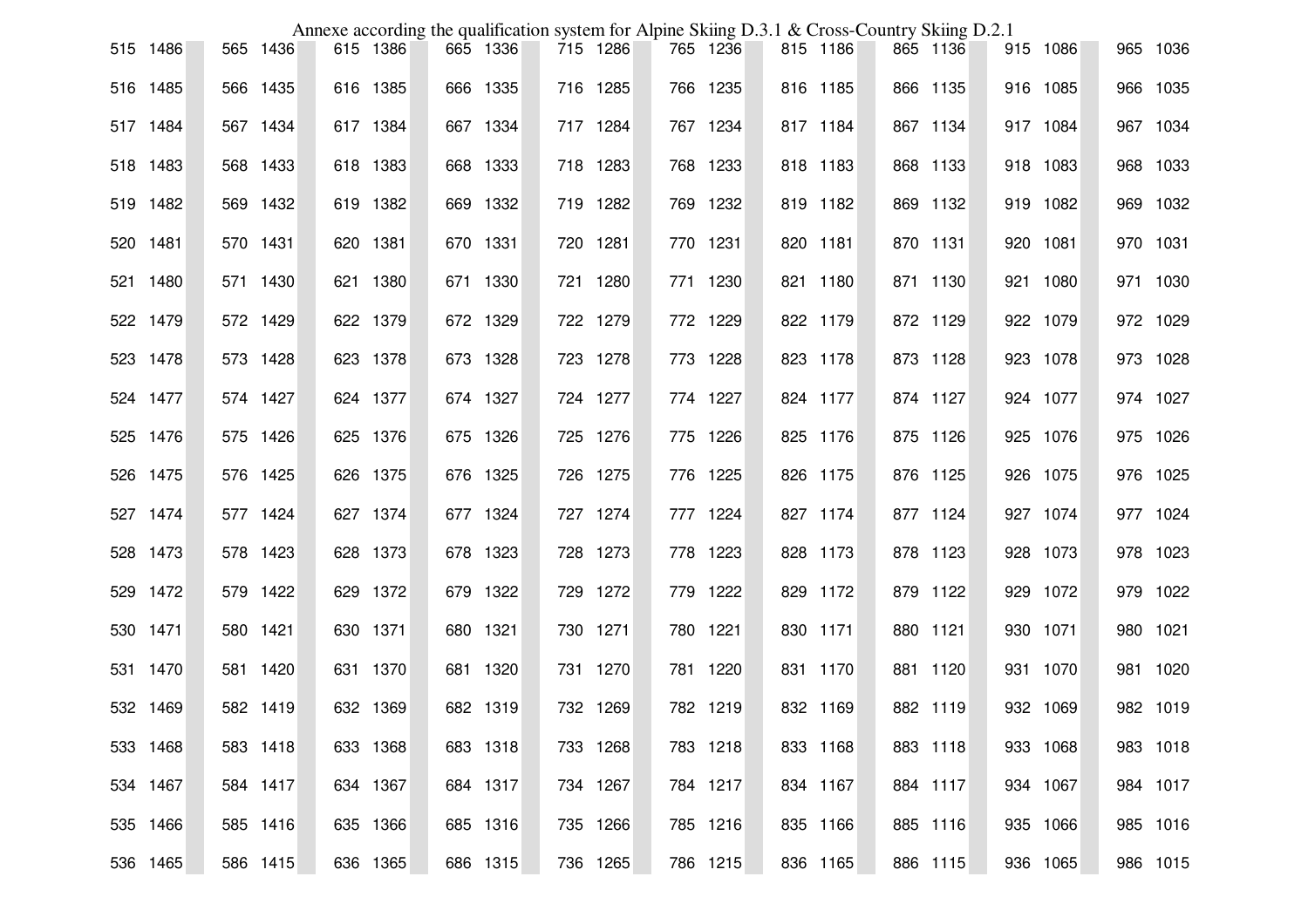|      |                  |      |                 |      |                 |             |             |             |             |                  |          |      |                 | Annexe according the qualification system for Alpine Skiing D.3.1 & Cross-Country Skiing D.2.1 |                 |             |             |              |             |
|------|------------------|------|-----------------|------|-----------------|-------------|-------------|-------------|-------------|------------------|----------|------|-----------------|------------------------------------------------------------------------------------------------|-----------------|-------------|-------------|--------------|-------------|
|      | 537 1464         |      | 587 1414        |      | 637 1364        |             | 687 1314    |             | 737 1264    |                  | 787 1214 |      | 837 1164        |                                                                                                | 887 1114        | 937         | 1064        |              | 987 1014    |
|      | 538 1463         |      | 588 1413        |      | 638 1363        |             | 688 1313    |             | 738 1263    |                  | 788 1213 |      | 838 1163        |                                                                                                | 888 1113        | 938         | 1063        |              | 988 1013    |
|      | 539 1462         |      | 589 1412        |      | 639 1362        |             | 689 1312    |             | 739 1262    |                  | 789 1212 |      | 839 1162        |                                                                                                | 889 1112        |             | 939 1062    |              | 989 1012    |
|      | 540 1461         |      | 590 1411        |      | 640 1361        |             | 690 1311    |             | 740 1261    |                  | 790 1211 |      | 840 1161        |                                                                                                | 890 1111        | 940         | 1061        |              | 990 1011    |
|      | 541 1460         |      | 591 1410        |      | 641 1360        |             | 691 1310    |             | 741 1260    |                  | 791 1210 |      | 841 1160        |                                                                                                | 891 1110        |             | 941 1060    |              | 991 1010    |
|      | 542 1459         |      | 592 1409        |      | 642 1359        |             | 692 1309    |             | 742 1259    |                  | 792 1209 |      | 842 1159        |                                                                                                | 892 1109        |             | 942 1059    |              | 992 1009    |
|      | 543 1458         |      | 593 1408        |      | 643 1358        |             | 693 1308    |             | 743 1258    |                  | 793 1208 |      | 843 1158        |                                                                                                | 893 1108        |             | 943 1058    |              | 993 1008    |
|      | 544 1457         |      | 594 1407        |      | 644 1357        |             | 694 1307    |             | 744 1257    |                  | 794 1207 |      | 844 1157        |                                                                                                | 894 1107        |             | 944 1057    |              | 994 1007    |
| 545  | 1456             |      | 595 1406        |      | 645 1356        | 695         | 1306        |             | 745 1256    |                  | 795 1206 |      | 845 1156        |                                                                                                | 895 1106        |             | 945 1056    |              | 995 1006    |
| 546  | 1455             |      | 596 1405        |      | 646 1355        | 696         | 1305        |             | 746 1255    |                  | 796 1205 |      | 846 1155        |                                                                                                | 896 1105        |             | 946 1055    |              | 996 1005    |
| 547  | 1454             |      | 597 1404        |      | 647 1354        |             | 697 1304    |             | 747 1254    |                  | 797 1204 |      | 847 1154        |                                                                                                | 897 1104        |             | 947 1054    |              | 997 1004    |
|      | 548 1453         |      | 598 1403        |      | 648 1353        |             | 698 1303    |             | 748 1253    |                  | 798 1203 |      | 848 1153        |                                                                                                | 898 1103        |             | 948 1053    |              | 998 1003    |
|      | 549 1452         |      | 599 1402        |      | 649 1352        |             | 699 1302    |             | 749 1252    |                  | 799 1202 |      | 849 1152        |                                                                                                | 899 1102        |             | 949 1052    | 999          | 1002        |
| 1001 | 550 1451<br>1000 | 1051 | 600 1401<br>950 | 1101 | 650 1351<br>900 | 700<br>1151 | 1301<br>850 | 750<br>1201 | 1251<br>800 | 800 1201<br>1251 | 750      | 1301 | 850 1151<br>700 | 1351                                                                                           | 900 1101<br>650 | 950<br>1401 | 1051<br>600 | 1000<br>1451 | 1001<br>550 |
| 1002 | 999              | 1052 | 949             | 1102 | 899             | 1152        | 849         | 1202        | 799         | 1252             | 749      | 1302 | 699             | 1352                                                                                           | 649             | 1402        | 599         | 1452         | 549         |
| 1003 | 998              | 1053 | 948             | 1103 | 898             | 1153        | 848         | 1203        | 798         | 1253             | 748      | 1303 | 698             | 1353                                                                                           | 648             | 1403        | 598         | 1453         | 548         |
| 1004 | 997              | 1054 | 947             | 1104 | 897             | 1154        | 847         | 1204        | 797         | 1254             | 747      | 1304 | 697             | 1354                                                                                           | 647             | 1404        | 597         | 1454         | 547         |
| 1005 | 996              | 1055 | 946             | 1105 | 896             | 1155        | 846         | 1205        | 796         | 1255             | 746      | 1305 | 696             | 1355                                                                                           | 646             | 1405        | 596         | 1455         | 546         |
| 1006 | 995              | 1056 | 945             | 1106 | 895             | 1156        | 845         | 1206        | 795         | 1256             | 745      | 1306 | 695             | 1356                                                                                           | 645             | 1406        | 595         | 1456         | 545         |
| 1007 | 994              | 1057 | 944             | 1107 | 894             | 1157        | 844         | 1207        | 794         | 1257             | 744      | 1307 | 694             | 1357                                                                                           | 644             | 1407        | 594         | 1457         | 544         |
| 1008 | 993              | 1058 | 943             | 1108 | 893             | 1158        | 843         | 1208        | 793         | 1258             | 743      | 1308 | 693             | 1358                                                                                           | 643             | 1408        | 593         | 1458         | 543         |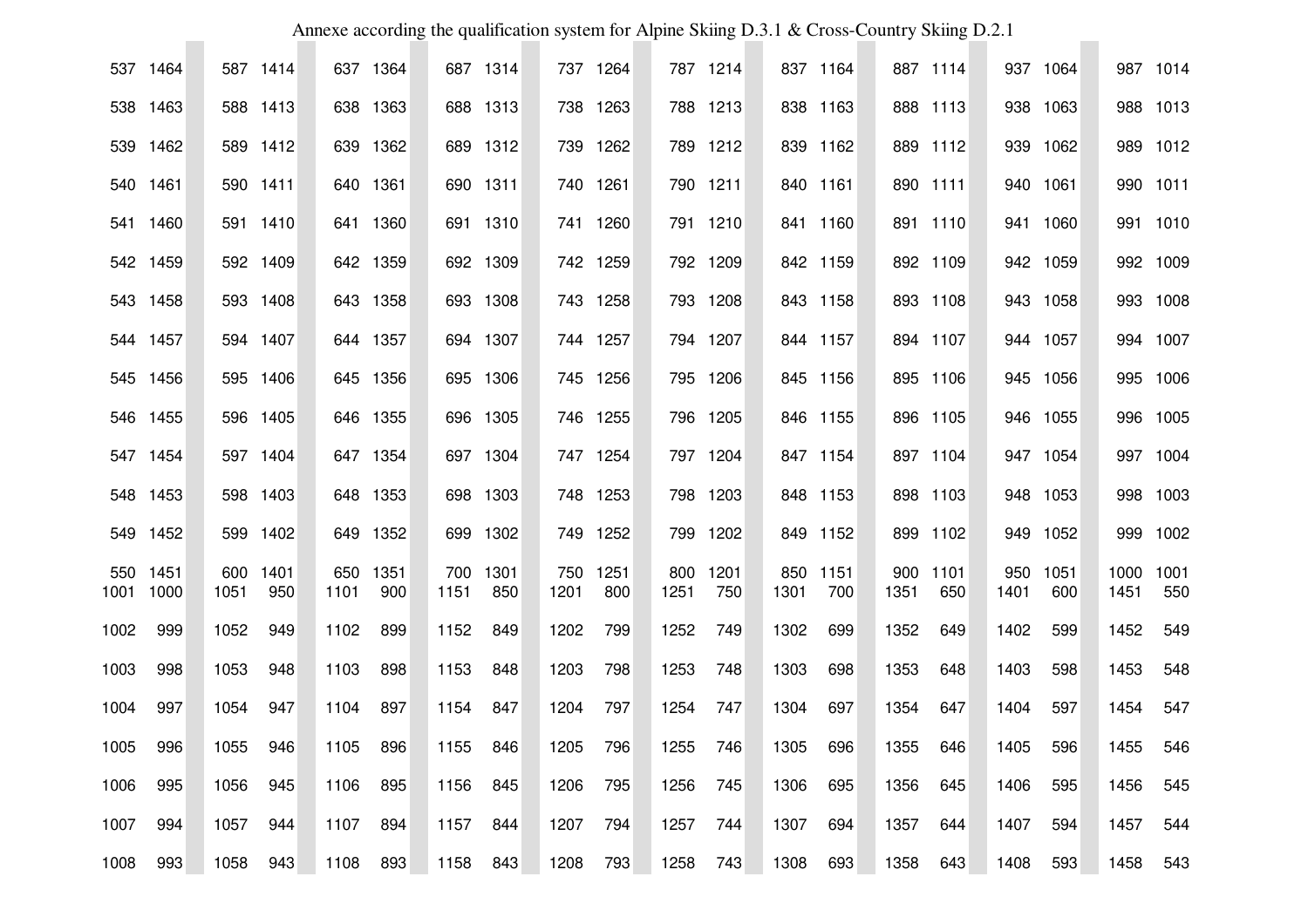| Annexe according the qualification system for Alpine Skiing D.3.1 & Cross-Country Skiing D.2.1 |     |      |     |      |     |      |     |      |     |      |     |      |     |      |     |      |     |      |     |
|------------------------------------------------------------------------------------------------|-----|------|-----|------|-----|------|-----|------|-----|------|-----|------|-----|------|-----|------|-----|------|-----|
| 1009                                                                                           | 992 | 1059 | 942 | 1109 | 892 | 1159 | 842 | 1209 | 792 | 1259 | 742 | 1309 | 692 | 1359 | 642 | 1409 | 592 | 1459 | 542 |
| 1010                                                                                           | 991 | 1060 | 941 | 1110 | 891 | 1160 | 841 | 1210 | 791 | 1260 | 741 | 1310 | 691 | 1360 | 641 | 1410 | 591 | 1460 | 541 |
| 1011                                                                                           | 990 | 1061 | 940 | 1111 | 890 | 1161 | 840 | 1211 | 790 | 1261 | 740 | 1311 | 690 | 1361 | 640 | 1411 | 590 | 1461 | 540 |
| 1012                                                                                           | 989 | 1062 | 939 | 1112 | 889 | 1162 | 839 | 1212 | 789 | 1262 | 739 | 1312 | 689 | 1362 | 639 | 1412 | 589 | 1462 | 539 |
| 1013                                                                                           | 988 | 1063 | 938 | 1113 | 888 | 1163 | 838 | 1213 | 788 | 1263 | 738 | 1313 | 688 | 1363 | 638 | 1413 | 588 | 1463 | 538 |
| 1014                                                                                           | 987 | 1064 | 937 | 1114 | 887 | 1164 | 837 | 1214 | 787 | 1264 | 737 | 1314 | 687 | 1364 | 637 | 1414 | 587 | 1464 | 537 |
| 1015                                                                                           | 986 | 1065 | 936 | 1115 | 886 | 1165 | 836 | 1215 | 786 | 1265 | 736 | 1315 | 686 | 1365 | 636 | 1415 | 586 | 1465 | 536 |
| 1016                                                                                           | 985 | 1066 | 935 | 1116 | 885 | 1166 | 835 | 1216 | 785 | 1266 | 735 | 1316 | 685 | 1366 | 635 | 1416 | 585 | 1466 | 535 |
| 1017                                                                                           | 984 | 1067 | 934 | 1117 | 884 | 1167 | 834 | 1217 | 784 | 1267 | 734 | 1317 | 684 | 1367 | 634 | 1417 | 584 | 1467 | 534 |
| 1018                                                                                           | 983 | 1068 | 933 | 1118 | 883 | 1168 | 833 | 1218 | 783 | 1268 | 733 | 1318 | 683 | 1368 | 633 | 1418 | 583 | 1468 | 533 |
| 1019                                                                                           | 982 | 1069 | 932 | 1119 | 882 | 1169 | 832 | 1219 | 782 | 1269 | 732 | 1319 | 682 | 1369 | 632 | 1419 | 582 | 1469 | 532 |
| 1020                                                                                           | 981 | 1070 | 931 | 1120 | 881 | 1170 | 831 | 1220 | 781 | 1270 | 731 | 1320 | 681 | 1370 | 631 | 1420 | 581 | 1470 | 531 |
| 1021                                                                                           | 980 | 1071 | 930 | 1121 | 880 | 1171 | 830 | 1221 | 780 | 1271 | 730 | 1321 | 680 | 1371 | 630 | 1421 | 580 | 1471 | 530 |
| 1022                                                                                           | 979 | 1072 | 929 | 1122 | 879 | 1172 | 829 | 1222 | 779 | 1272 | 729 | 1322 | 679 | 1372 | 629 | 1422 | 579 | 1472 | 529 |
| 1023                                                                                           | 978 | 1073 | 928 | 1123 | 878 | 1173 | 828 | 1223 | 778 | 1273 | 728 | 1323 | 678 | 1373 | 628 | 1423 | 578 | 1473 | 528 |
| 1024                                                                                           | 977 | 1074 | 927 | 1124 | 877 | 1174 | 827 | 1224 | 777 | 1274 | 727 | 1324 | 677 | 1374 | 627 | 1424 | 577 | 1474 | 527 |
| 1025                                                                                           | 976 | 1075 | 926 | 1125 | 876 | 1175 | 826 | 1225 | 776 | 1275 | 726 | 1325 | 676 | 1375 | 626 | 1425 | 576 | 1475 | 526 |
| 1026                                                                                           | 975 | 1076 | 925 | 1126 | 875 | 1176 | 825 | 1226 | 775 | 1276 | 725 | 1326 | 675 | 1376 | 625 | 1426 | 575 | 1476 | 525 |
| 1027                                                                                           | 974 | 1077 | 924 | 1127 | 874 | 1177 | 824 | 1227 | 774 | 1277 | 724 | 1327 | 674 | 1377 | 624 | 1427 | 574 | 1477 | 524 |
| 1028                                                                                           | 973 | 1078 | 923 | 1128 | 873 | 1178 | 823 | 1228 | 773 | 1278 | 723 | 1328 | 673 | 1378 | 623 | 1428 | 573 | 1478 | 523 |
| 1029                                                                                           | 972 | 1079 | 922 | 1129 | 872 | 1179 | 822 | 1229 | 772 | 1279 | 722 | 1329 | 672 | 1379 | 622 | 1429 | 572 | 1479 | 522 |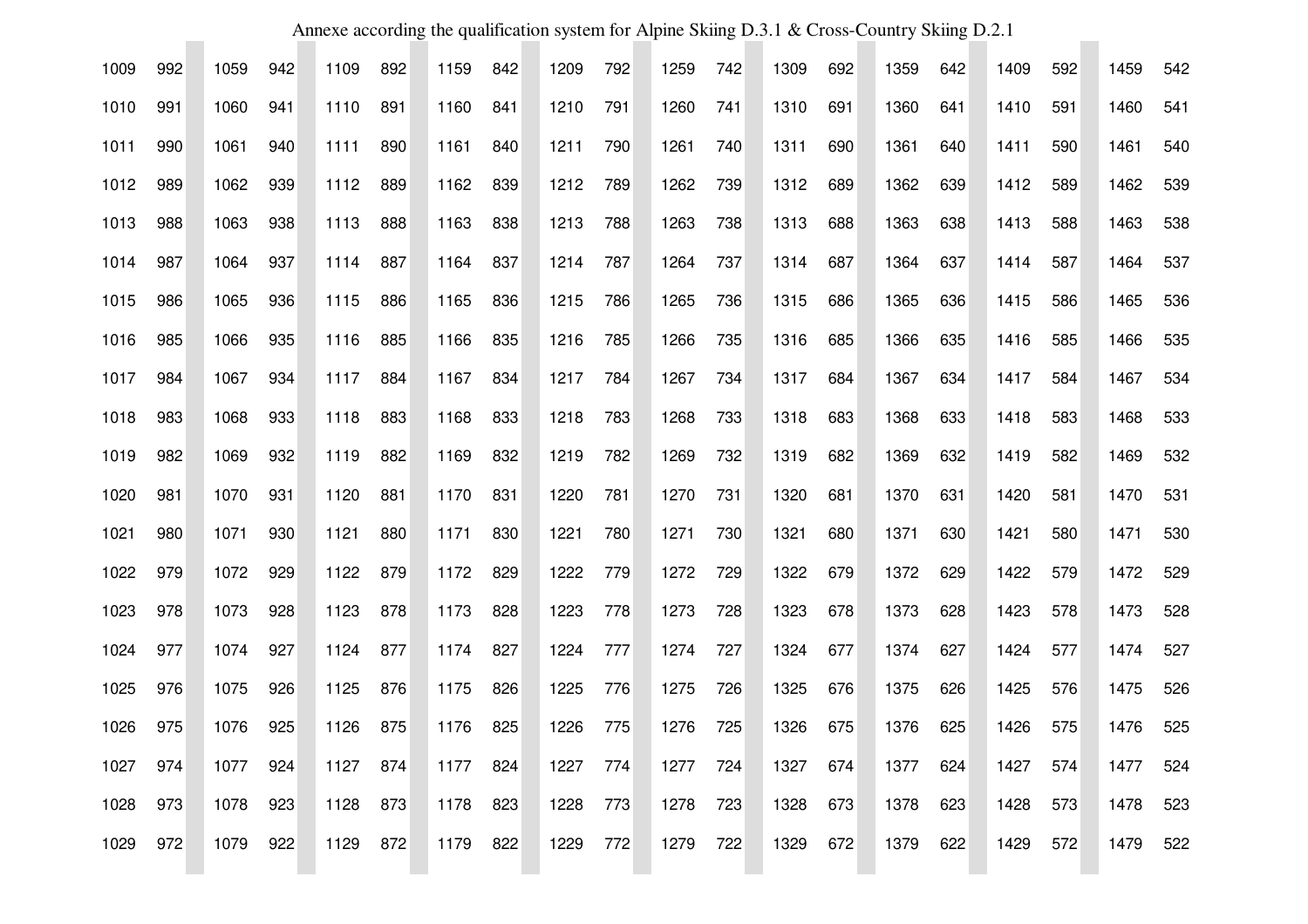|              |            |              |            |              |            |              |            | Annexe according the qualification system for Alpine Skiing D.3.1 & Cross-Country Skiing D.2.1 |            |              |            |              |            |              |            |              |            |              |           |
|--------------|------------|--------------|------------|--------------|------------|--------------|------------|------------------------------------------------------------------------------------------------|------------|--------------|------------|--------------|------------|--------------|------------|--------------|------------|--------------|-----------|
| 1030         | 971        | 1080         | 921        | 1130         | 871        | 1180         | 821        | 1230                                                                                           | 771        | 1280         | 721        | 1330         | 671        | 1380         | 621        | 1430         | 571        | 1480         | 521       |
| 1031         | 970        | 1081         | 920        | 1131         | 870        | 1181         | 820        | 1231                                                                                           | 770        | 1281         | 720        | 1331         | 670        | 1381         | 620        | 1431         | 570        | 1481         | 520       |
| 1032         | 969        | 1082         | 919        | 1132         | 869        | 1182         | 819        | 1232                                                                                           | 769        | 1282         | 719        | 1332         | 669        | 1382         | 619        | 1432         | 569        | 1482         | 519       |
| 1033         | 968        | 1083         | 918        | 1133         | 868        | 1183         | 818        | 1233                                                                                           | 768        | 1283         | 718        | 1333         | 668        | 1383         | 618        | 1433         | 568        | 1483         | 518       |
| 1034         | 967        | 1084         | 917        | 1134         | 867        | 1184         | 817        | 1234                                                                                           | 767        | 1284         | 717        | 1334         | 667        | 1384         | 617        | 1434         | 567        | 1484         | 517       |
| 1035         | 966        | 1085         | 916        | 1135         | 866        | 1185         | 816        | 1235                                                                                           | 766        | 1285         | 716        | 1335         | 666        | 1385         | 616        | 1435         | 566        | 1485         | 516       |
| 1036         | 965        | 1086         | 915        | 1136         | 865        | 1186         | 815        | 1236                                                                                           | 765        | 1286         | 715        | 1336         | 665        | 1386         | 615        | 1436         | 565        | 1486         | 515       |
| 1037         | 964        | 1087         | 914        | 1137         | 864        | 1187         | 814        | 1237                                                                                           | 764        | 1287         | 714        | 1337         | 664        | 1387         | 614        | 1437         | 564        | 1487         | 514       |
| 1038         | 963        | 1088         | 913        | 1138         | 863        | 1188         | 813        | 1238                                                                                           | 763        | 1288         | 713        | 1338         | 663        | 1388         | 613        | 1438         | 563        | 1488         | 513       |
| 1039         | 962        | 1089         | 912        | 1139         | 862        | 1189         | 812        | 1239                                                                                           | 762        | 1289         | 712        | 1339         | 662        | 1389         | 612        | 1439         | 562        | 1489         | 512       |
| 1040         | 961        | 1090         | 911        | 1140         | 861        | 1190         | 811        | 1240                                                                                           | 761        | 1290         | 711        | 1340         | 661        | 1390         | 611        | 1440         | 561        | 1490         | 511       |
| 1041         | 960        | 1091         | 910        | 1141         | 860        | 1191         | 810        | 1241                                                                                           | 760        | 1291         | 710        | 1341         | 660        | 1391         | 610        | 1441         | 560        | 1491         | 510       |
| 1042         | 959        | 1092         | 909        | 1142         | 859        | 1192         | 809        | 1242                                                                                           | 759        | 1292         | 709        | 1342         | 659        | 1392         | 609        | 1442         | 559        | 1492         | 509       |
| 1043         | 958        | 1093         | 908        | 1143         | 858        | 1193         | 808        | 1243                                                                                           | 758        | 1293         | 708        | 1343         | 658        | 1393         | 608        | 1443         | 558        | 1493         | 508       |
| 1044         | 957        | 1094         | 907        | 1144         | 857        | 1194         | 807        | 1244                                                                                           | 757        | 1294         | 707        | 1344         | 657        | 1394         | 607        | 1444         | 557        | 1494         | 507       |
| 1045         | 956        | 1095         | 906        | 1145         | 856        | 1195         | 806        | 1245                                                                                           | 756        | 1295         | 706        | 1345         | 656        | 1395         | 606        | 1445         | 556        | 1495         | 506       |
| 1046         | 955        | 1096         | 905        | 1146         | 855        | 1196         | 805        | 1246                                                                                           | 755        | 1296         | 705        | 1346         | 655        | 1396         | 605        | 1446         | 555        | 1496         | 505       |
| 1047         | 954        | 1097         | 904        | 1147         | 854        | 1197         | 804        | 1247                                                                                           | 754        | 1297         | 704        | 1347         | 654        | 1397         | 604        | 1447         | 554        | 1497         | 504       |
| 1048         | 953        | 1098         | 903        | 1148         | 853        | 1198         | 803        | 1248                                                                                           | 753        | 1298         | 703        | 1348         | 653        | 1398         | 603        | 1448         | 553        | 1498         | 503       |
| 1049         | 952        | 1099         | 902        | 1149         | 852        | 1199         | 802        | 1249                                                                                           | 752        | 1299         | 702        | 1349         | 652        | 1399         | 602        | 1449         | 552        | 1499         | 502       |
| 1050<br>1501 | 951<br>500 | 1100<br>1551 | 901<br>450 | 1150<br>1601 | 851<br>400 | 1200<br>1651 | 801<br>350 | 1250<br>1701                                                                                   | 751<br>300 | 1300<br>1751 | 701<br>250 | 1350<br>1801 | 651<br>200 | 1400<br>1851 | 601<br>150 | 1450<br>1901 | 551<br>100 | 1500<br>1951 | 501<br>50 |
|              |            |              |            |              |            |              |            |                                                                                                |            |              |            |              |            |              |            |              |            |              |           |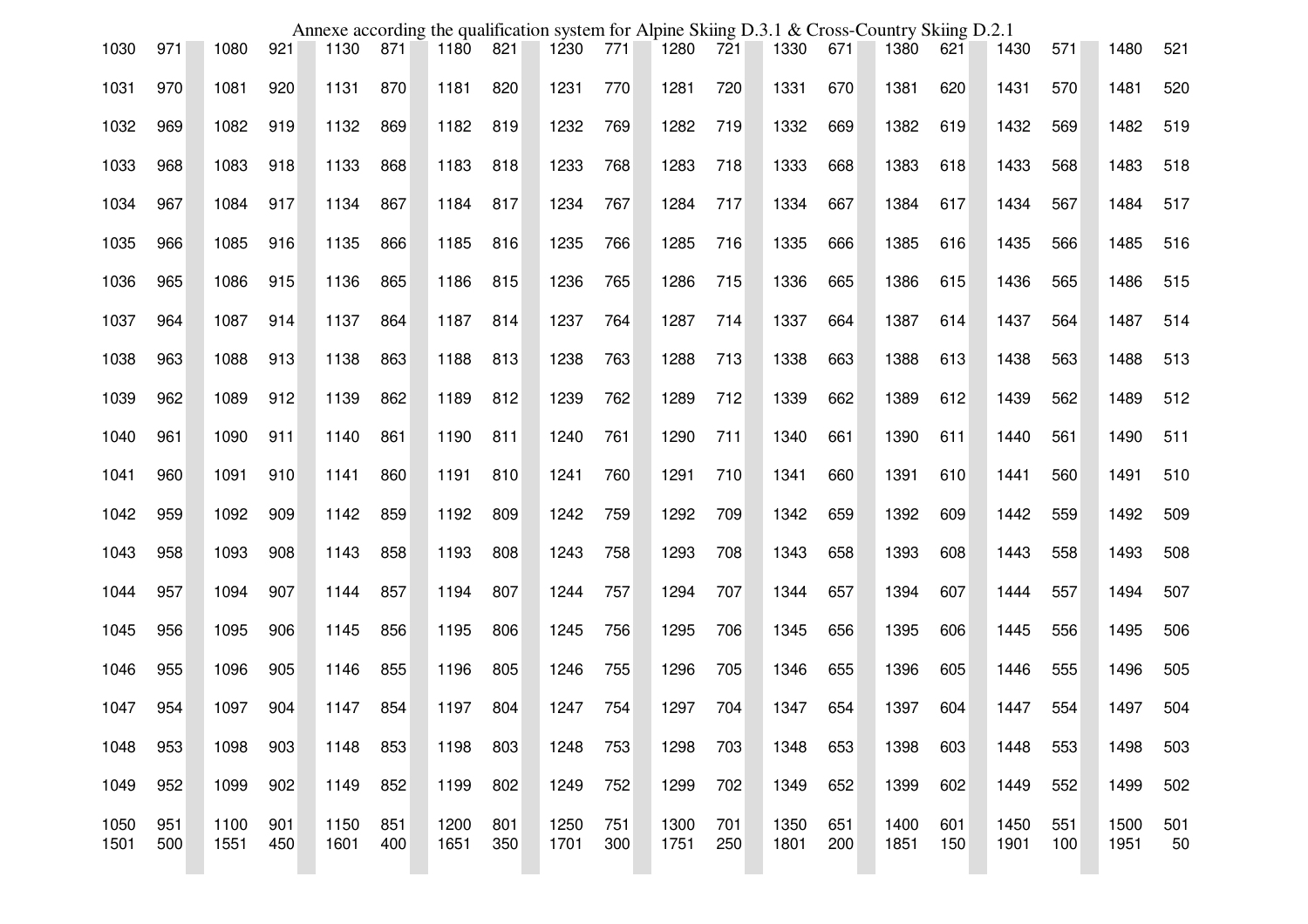|      |     |      |     |      |     |      |     | Annexe according the qualification system for Alpine Skiing D.3.1 & Cross-Country Skiing D.2.1 |     |      |     |      |     |      |     |      |    |      |    |
|------|-----|------|-----|------|-----|------|-----|------------------------------------------------------------------------------------------------|-----|------|-----|------|-----|------|-----|------|----|------|----|
| 1502 | 499 | 1552 | 449 | 1602 | 399 | 1652 | 349 | 1702                                                                                           | 299 | 1752 | 249 | 1802 | 199 | 1852 | 149 | 1902 | 99 | 1952 | 49 |
| 1503 | 498 | 1553 | 448 | 1603 | 398 | 1653 | 348 | 1703                                                                                           | 298 | 1753 | 248 | 1803 | 198 | 1853 | 148 | 1903 | 98 | 1953 | 48 |
| 1504 | 497 | 1554 | 447 | 1604 | 397 | 1654 | 347 | 1704                                                                                           | 297 | 1754 | 247 | 1804 | 197 | 1854 | 147 | 1904 | 97 | 1954 | 47 |
| 1505 | 496 | 1555 | 446 | 1605 | 396 | 1655 | 346 | 1705                                                                                           | 296 | 1755 | 246 | 1805 | 196 | 1855 | 146 | 1905 | 96 | 1955 | 46 |
| 1506 | 495 | 1556 | 445 | 1606 | 395 | 1656 | 345 | 1706                                                                                           | 295 | 1756 | 245 | 1806 | 195 | 1856 | 145 | 1906 | 95 | 1956 | 45 |
| 1507 | 494 | 1557 | 444 | 1607 | 394 | 1657 | 344 | 1707                                                                                           | 294 | 1757 | 244 | 1807 | 194 | 1857 | 144 | 1907 | 94 | 1957 | 44 |
| 1508 | 493 | 1558 | 443 | 1608 | 393 | 1658 | 343 | 1708                                                                                           | 293 | 1758 | 243 | 1808 | 193 | 1858 | 143 | 1908 | 93 | 1958 | 43 |
| 1509 | 492 | 1559 | 442 | 1609 | 392 | 1659 | 342 | 1709                                                                                           | 292 | 1759 | 242 | 1809 | 192 | 1859 | 142 | 1909 | 92 | 1959 | 42 |
| 1510 | 491 | 1560 | 441 | 1610 | 391 | 1660 | 341 | 1710                                                                                           | 291 | 1760 | 241 | 1810 | 191 | 1860 | 141 | 1910 | 91 | 1960 | 41 |
| 1511 | 490 | 1561 | 440 | 1611 | 390 | 1661 | 340 | 1711                                                                                           | 290 | 1761 | 240 | 1811 | 190 | 1861 | 140 | 1911 | 90 | 1961 | 40 |
| 1512 | 489 | 1562 | 439 | 1612 | 389 | 1662 | 339 | 1712                                                                                           | 289 | 1762 | 239 | 1812 | 189 | 1862 | 139 | 1912 | 89 | 1962 | 39 |
| 1513 | 488 | 1563 | 438 | 1613 | 388 | 1663 | 338 | 1713                                                                                           | 288 | 1763 | 238 | 1813 | 188 | 1863 | 138 | 1913 | 88 | 1963 | 38 |
| 1514 | 487 | 1564 | 437 | 1614 | 387 | 1664 | 337 | 1714                                                                                           | 287 | 1764 | 237 | 1814 | 187 | 1864 | 137 | 1914 | 87 | 1964 | 37 |
| 1515 | 486 | 1565 | 436 | 1615 | 386 | 1665 | 336 | 1715                                                                                           | 286 | 1765 | 236 | 1815 | 186 | 1865 | 136 | 1915 | 86 | 1965 | 36 |
| 1516 | 485 | 1566 | 435 | 1616 | 385 | 1666 | 335 | 1716                                                                                           | 285 | 1766 | 235 | 1816 | 185 | 1866 | 135 | 1916 | 85 | 1966 | 35 |
| 1517 | 484 | 1567 | 434 | 1617 | 384 | 1667 | 334 | 1717                                                                                           | 284 | 1767 | 234 | 1817 | 184 | 1867 | 134 | 1917 | 84 | 1967 | 34 |
| 1518 | 483 | 1568 | 433 | 1618 | 383 | 1668 | 333 | 1718                                                                                           | 283 | 1768 | 233 | 1818 | 183 | 1868 | 133 | 1918 | 83 | 1968 | 33 |
| 1519 | 482 | 1569 | 432 | 1619 | 382 | 1669 | 332 | 1719                                                                                           | 282 | 1769 | 232 | 1819 | 182 | 1869 | 132 | 1919 | 82 | 1969 | 32 |
| 1520 | 481 | 1570 | 431 | 1620 | 381 | 1670 | 331 | 1720                                                                                           | 281 | 1770 | 231 | 1820 | 181 | 1870 | 131 | 1920 | 81 | 1970 | 31 |
| 1521 | 480 | 1571 | 430 | 1621 | 380 | 1671 | 330 | 1721                                                                                           | 280 | 1771 | 230 | 1821 | 180 | 1871 | 130 | 1921 | 80 | 1971 | 30 |
| 1522 | 479 | 1572 | 429 | 1622 | 379 | 1672 | 329 | 1722                                                                                           | 279 | 1772 | 229 | 1822 | 179 | 1872 | 129 | 1922 | 79 | 1972 | 29 |
| 1523 | 478 | 1573 | 428 | 1623 | 378 | 1673 | 328 | 1723                                                                                           | 278 | 1773 | 228 | 1823 | 178 | 1873 | 128 | 1923 | 78 | 1973 | 28 |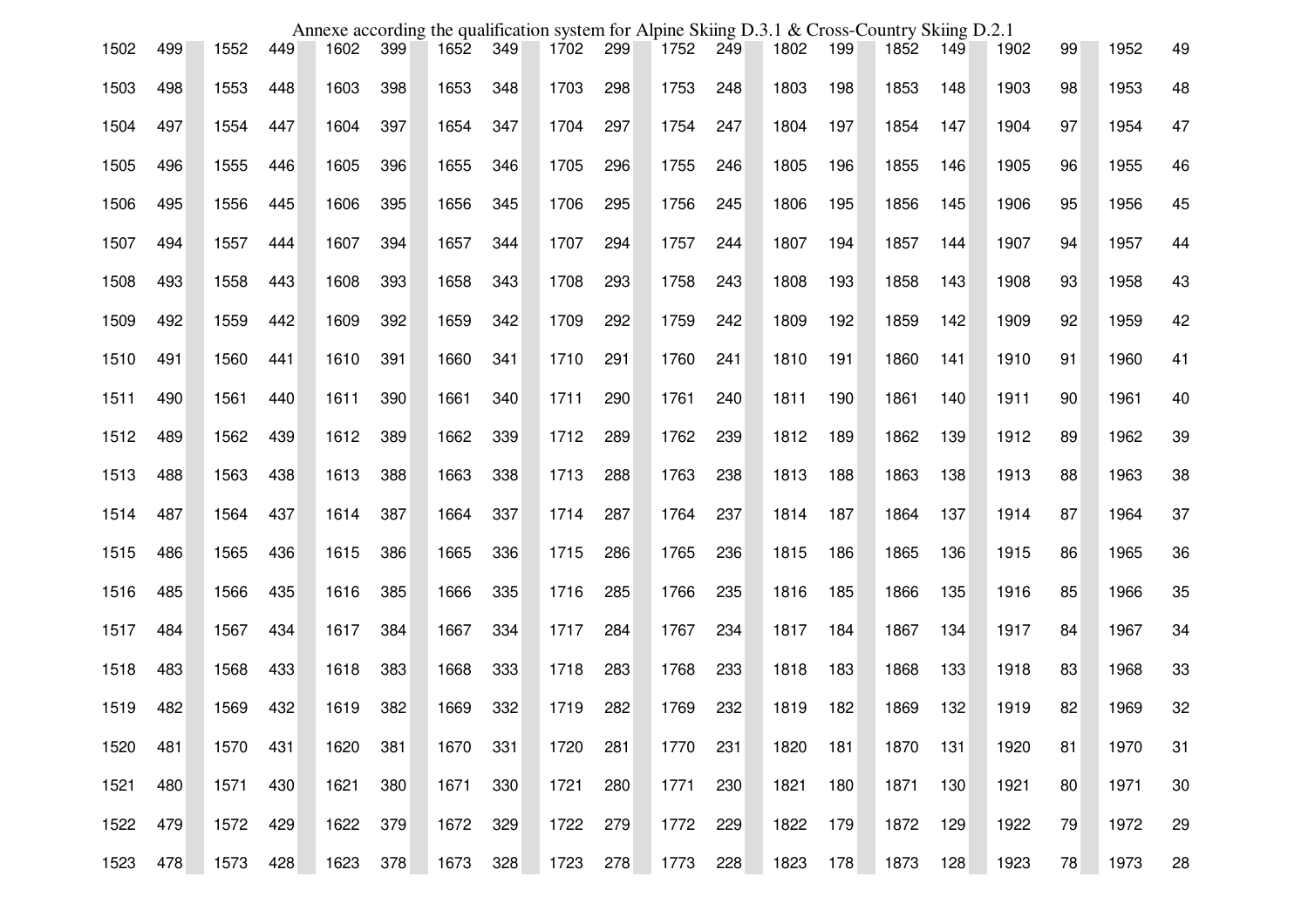| Annexe according the qualification system for Alpine Skiing D.3.1 & Cross-Country Skiing D.2.1 |     |      |     |      |     |      |     |      |     |      |     |      |     |      |     |      |    |      |                |
|------------------------------------------------------------------------------------------------|-----|------|-----|------|-----|------|-----|------|-----|------|-----|------|-----|------|-----|------|----|------|----------------|
| 1524                                                                                           | 477 | 1574 | 427 | 1624 | 377 | 1674 | 327 | 1724 | 277 | 1774 | 227 | 1824 | 177 | 1874 | 127 | 1924 | 77 | 1974 | 27             |
| 1525                                                                                           | 476 | 1575 | 426 | 1625 | 376 | 1675 | 326 | 1725 | 276 | 1775 | 226 | 1825 | 176 | 1875 | 126 | 1925 | 76 | 1975 | 26             |
| 1526                                                                                           | 475 | 1576 | 425 | 1626 | 375 | 1676 | 325 | 1726 | 275 | 1776 | 225 | 1826 | 175 | 1876 | 125 | 1926 | 75 | 1976 | 25             |
| 1527                                                                                           | 474 | 1577 | 424 | 1627 | 374 | 1677 | 324 | 1727 | 274 | 1777 | 224 | 1827 | 174 | 1877 | 124 | 1927 | 74 | 1977 | 24             |
| 1528                                                                                           | 473 | 1578 | 423 | 1628 | 373 | 1678 | 323 | 1728 | 273 | 1778 | 223 | 1828 | 173 | 1878 | 123 | 1928 | 73 | 1978 | 23             |
| 1529                                                                                           | 472 | 1579 | 422 | 1629 | 372 | 1679 | 322 | 1729 | 272 | 1779 | 222 | 1829 | 172 | 1879 | 122 | 1929 | 72 | 1979 | 22             |
| 1530                                                                                           | 471 | 1580 | 421 | 1630 | 371 | 1680 | 321 | 1730 | 271 | 1780 | 221 | 1830 | 171 | 1880 | 121 | 1930 | 71 | 1980 | 21             |
| 1531                                                                                           | 470 | 1581 | 420 | 1631 | 370 | 1681 | 320 | 1731 | 270 | 1781 | 220 | 1831 | 170 | 1881 | 120 | 1931 | 70 | 1981 | 20             |
| 1532                                                                                           | 469 | 1582 | 419 | 1632 | 369 | 1682 | 319 | 1732 | 269 | 1782 | 219 | 1832 | 169 | 1882 | 119 | 1932 | 69 | 1982 | 19             |
| 1533                                                                                           | 468 | 1583 | 418 | 1633 | 368 | 1683 | 318 | 1733 | 268 | 1783 | 218 | 1833 | 168 | 1883 | 118 | 1933 | 68 | 1983 | 18             |
| 1534                                                                                           | 467 | 1584 | 417 | 1634 | 367 | 1684 | 317 | 1734 | 267 | 1784 | 217 | 1834 | 167 | 1884 | 117 | 1934 | 67 | 1984 | 17             |
| 1535                                                                                           | 466 | 1585 | 416 | 1635 | 366 | 1685 | 316 | 1735 | 266 | 1785 | 216 | 1835 | 166 | 1885 | 116 | 1935 | 66 | 1985 | 16             |
| 1536                                                                                           | 465 | 1586 | 415 | 1636 | 365 | 1686 | 315 | 1736 | 265 | 1786 | 215 | 1836 | 165 | 1886 | 115 | 1936 | 65 | 1986 | 15             |
| 1537                                                                                           | 464 | 1587 | 414 | 1637 | 364 | 1687 | 314 | 1737 | 264 | 1787 | 214 | 1837 | 164 | 1887 | 114 | 1937 | 64 | 1987 | 14             |
| 1538                                                                                           | 463 | 1588 | 413 | 1638 | 363 | 1688 | 313 | 1738 | 263 | 1788 | 213 | 1838 | 163 | 1888 | 113 | 1938 | 63 | 1988 | 13             |
| 1539                                                                                           | 462 | 1589 | 412 | 1639 | 362 | 1689 | 312 | 1739 | 262 | 1789 | 212 | 1839 | 162 | 1889 | 112 | 1939 | 62 | 1989 | 12             |
| 1540                                                                                           | 461 | 1590 | 411 | 1640 | 361 | 1690 | 311 | 1740 | 261 | 1790 | 211 | 1840 | 161 | 1890 | 111 | 1940 | 61 | 1990 | 11             |
| 1541                                                                                           | 460 | 1591 | 410 | 1641 | 360 | 1691 | 310 | 1741 | 260 | 1791 | 210 | 1841 | 160 | 1891 | 110 | 1941 | 60 | 1991 | 10             |
| 1542                                                                                           | 459 | 1592 | 409 | 1642 | 359 | 1692 | 309 | 1742 | 259 | 1792 | 209 | 1842 | 159 | 1892 | 109 | 1942 | 59 | 1992 | 9              |
| 1543                                                                                           | 458 | 1593 | 408 | 1643 | 358 | 1693 | 308 | 1743 | 258 | 1793 | 208 | 1843 | 158 | 1893 | 108 | 1943 | 58 | 1993 | 8              |
| 1544                                                                                           | 457 | 1594 | 407 | 1644 | 357 | 1694 | 307 | 1744 | 257 | 1794 | 207 | 1844 | 157 | 1894 | 107 | 1944 | 57 | 1994 | $\overline{7}$ |